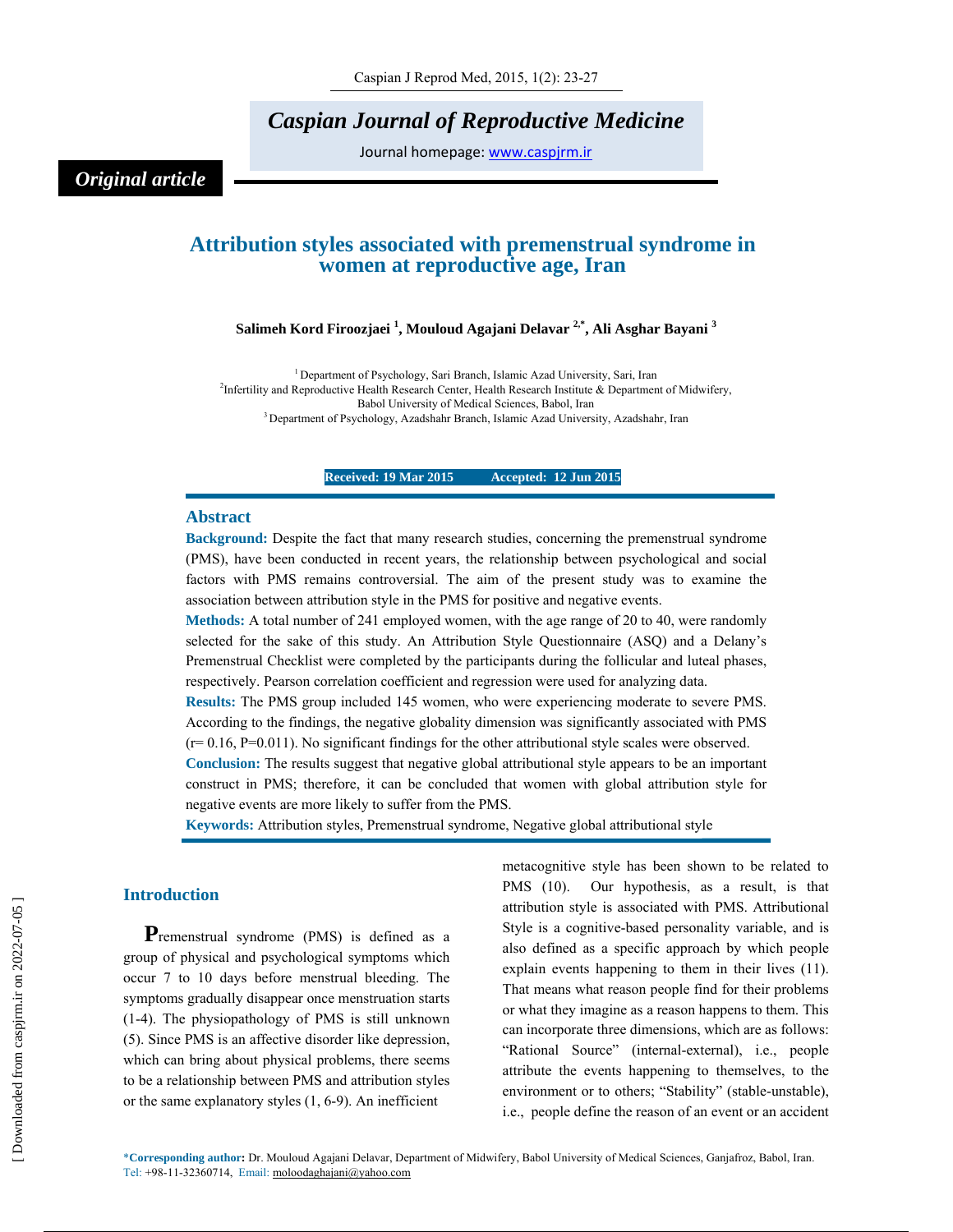as stable or transient and unstable; and "Totality" (total, exclusive), i.e., people assume that the cause of an accident is the cause for several other problems or effects, and that its scope can cover a more wider range of dimensions in their lives (11-14).

Given the high prevalence and inappropriate effects of this syndrome on women`s daily life quality, the disruptions in the marital relationship, and the reduction of efficiency at work, we were motivated to compare the attributional styles of women suffering from PMS with those without PMS.

# **Materials and Methods**

This cross-sectional study included 264 employed women, who were between 20 to 40 years of age. Having screened the participants with regard to the inclusion and exclusion criteria, the researcher(s) thoroughly elicited data from the participants. The ethics approval for the implementation of the research was granted by the Ethics Committee of Babol University of Medical Sciences and the Islamic Azad University, Sari Branch. Informed consent forms were given to the participants prior to the implementation of the research. The exclusion criteria for the research included the following factors: individuals with psychotic problems, those with a history of mood disorders and anxiety, those who used birth control pills, women with endometriosis, polycystic ovary syndrome, anemia, endocrine problems, and hyperprolactinemia, which can produce symptoms similar to those of PMS. The statistical calculation of sample size, with a prevalence of 46% in Asia, a standard score of  $(Z)$  95%, and the margin error of 3% (d), was estimated to be 264. The Iranian version of Seligman`s Attribution Style Questionnaire (ASQ), which was originally developed by Seligman, was utilized in this study. The ASQ is a self-report measure which asks individuals to imagine five positive and five negative hypothetical events happening to themselves, which can ultimately measure the individuals 'attributions for uncontrollable events. Islami Shahr has reviewed and evaluated the validity and reliability indices of Seligman`s Attribution Style Questionnaire for the scales of negative internality, positive internality, negative stability, positive stability, negative globality, and positive globality in Iran, and verified all the questions in terms of content validity (15). The participants were asked to complete the

Seligman`s Attribution Style Questionnaire during the follicular phase. The follicular phase of the menstrual cycle is a good time to complete such questionnaires since the premenstrual complaints are at the minimum, and do not affect the process of filling out the forms. The average scores were calculated for each individual dimension (internal, stable, and global). The reliability, internal consistency and validity of Seligman`s Attribution Style Questionnaire in our study were measured to be 0.75, 0.89, and 0.79, respectively. The diagnosis of PMS in this study relied heavily on the volunteers' response to the 28 items in Delany's checklist, their medical history, and a physical examination. It must be stated that the Delany's checklist for premenstrual symptoms was completed during the luteal phase (16). The reliability, internal consistency and validity of the checklist in our study were calculated to be 0.72, 0.93 and 0.75, respectively. The scoring of this form was based on a 4-point Likert scale from 0 to 3. The minimum and maximum scores were between 0 and 84. The participants were divided into two groups according to their premenstrual syndrome using a cutoff score, i.e., scores of equal to or less than 15 are regarded as no premenstrual syndrome, and greater than 15 are regarded as premenstrual syndrome. If the participants were judged to have premenstrual syndrome, the researchers would rate the severity as moderately  $(16-30)$ , severely  $(230)$ premenstrual syndrome. The characteristics of the participants including their age, educational status, marital status, age at menarche, and the number of pregnancies were all meticulously recorded.

### **Statistical analysis**

All data analyses were performed using SPSS software (Statistical Package for the Social Sciences, version 16.0, SPSS Inc., Chicago, IL, USA). All data were tested for normality through skewness and kurtosis values as well as the Kolmogorv-Smiroff. Chi-Square test  $(\chi^2)$  and Two sample t-test were used to compare the two different groups. The correlation of Attribution styles with PMS was assessed through Pearson correlation test and linear regression. All the results were considered significant at  $p \le 0.05$ .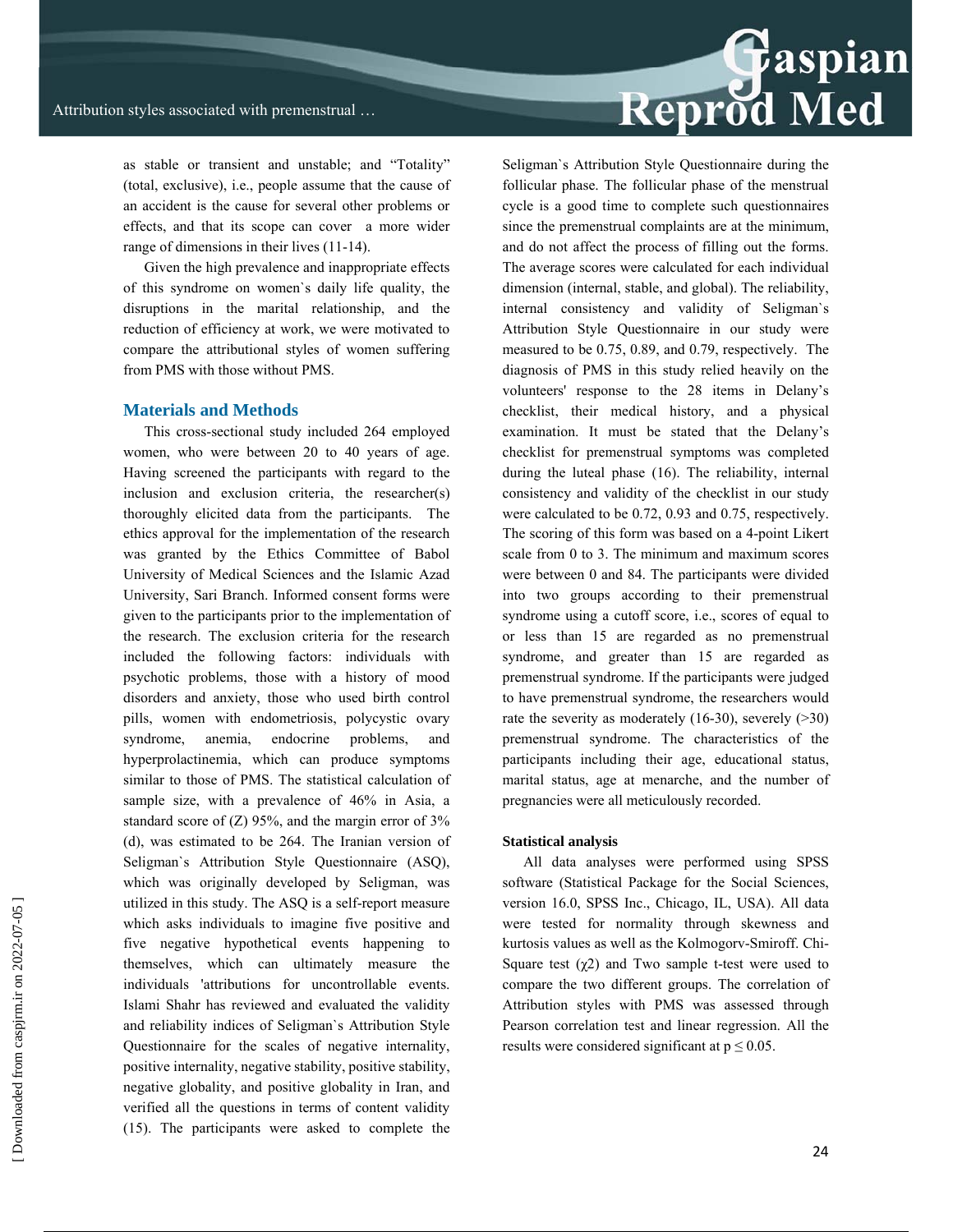

| $\ldots$                              |                                        |               |                 |                |                                |               |       |  |  |
|---------------------------------------|----------------------------------------|---------------|-----------------|----------------|--------------------------------|---------------|-------|--|--|
|                                       | <b>Total</b><br>$(N=241)$<br>$(N=145)$ |               | <b>With PMS</b> |                | <b>Without PMS</b><br>$(N=96)$ |               |       |  |  |
| <b>Variables</b>                      |                                        |               |                 | <b>P-value</b> |                                |               |       |  |  |
|                                       | N                                      | $\frac{0}{0}$ | N               | $\frac{0}{0}$  | N                              | $\frac{0}{0}$ |       |  |  |
| Body mass index (kg/m2)               |                                        |               |                 |                |                                |               | 0.313 |  |  |
| $\leq$ 25                             | 131                                    | 54.4          | 75              | 51.7           | 58                             | 58.3          |       |  |  |
| $\geq$ 25                             | 110                                    | 45.6          | 70              | 48.3           | 40                             | 41.7          |       |  |  |
| Education (years)                     |                                        |               |                 |                |                                |               | 0.102 |  |  |
| $\leq 12$                             | 41                                     | 17.0          | 20              | 13.8           | 21                             | 21.9          |       |  |  |
| >12                                   | 200                                    | 83.0          | 125             | 86.2           | 75                             | 78.1          |       |  |  |
| Age at menarche (years)               |                                        |               |                 |                |                                |               | 0.122 |  |  |
| < 13                                  | 26                                     | 10.8          | 12              | 8.3            | 14                             | 14.6          |       |  |  |
| $\geq$ 13                             | 215                                    | 89.2          | 133             | 91.7           | 82                             | 85.4          |       |  |  |
| Number of pregnancies                 |                                        |               |                 |                |                                |               | 0.881 |  |  |
| $\leq 1$                              | 127                                    | 71.4          | 104             | 71.7           | 68                             | 70.8          |       |  |  |
| >1                                    | 69                                     | 28.6          | 41              | 28.3           | $28\,$                         | 29.2          |       |  |  |
| Marital status                        |                                        |               |                 |                |                                |               | 0.212 |  |  |
| Single (single, divorced,<br>widowed) | 181                                    | 75.1          | 113             | 77.9           | 68                             | 70.8          |       |  |  |
| Married                               | 60                                     | 24.9          | 32              | 22.1           | $28\,$                         | 29.2          |       |  |  |
|                                       | Mean                                   | <b>SD</b>     | Mean            | <b>SD</b>      | Mean                           | ${\rm SD}$    |       |  |  |
| Age                                   | 32.3                                   | 5.4           | 32.3            | 5.4            | 32.3                           | 5.3           | 0.770 |  |  |
| Negative internality                  | 15.7                                   | 2.3           | 15.6            | 2.1            | 15.9                           | 2.6           | 0.385 |  |  |
| Negative stableility                  | 10.2                                   | 2.8           | 10.5            | 2.9            | 9.9                            | 2.6           | 0.627 |  |  |
| Negative globality                    | 14.6                                   | 2.8           | 14.8            | 2.9            | 13.3                           | 2.8           | 0.016 |  |  |
| Positive internality                  | 11.8                                   | 2.5           | 11.9            | 2.3            | 11.8                           | 2.3           | 0.846 |  |  |
| Positive stability                    | 10.5                                   | 2.8           | 10.7            | 2.8            | 10.2                           | 2.8           | 0.242 |  |  |
| Positive globality                    | 12.1                                   | 2.5           | 11.9            | 2.3            | 12.2                           | 2.9           | 0.374 |  |  |

# **Table 1.** Characteristics of women with PMS and Non PMS women in Initial Study of Attributional Style (n= 241)

### **Results**

The age of the participants ranged between 20 and 40, with a mean age of 32.3±5.4 years, BMI ranged between 16.8 and 40 kg/m2 (mean  $\pm$  SD: 25.3 $\pm$ 3.9). The PMS scores ranged from 0 to 71, and 145 cases were found to have a moderate to severe PMS. The majority of respondents had an academic degree. It was found that there was a significant relation between negative globality and PMS, which is shown in Table1.

Pearson correlation and linear regression were also used for inferring and generalizing the results of the relationship between attribution styles and PMS. There was also a significant correlation between negative globality and PMS (P=0.011). That means that respondents with negative globality attribution style are significantly more likely to suffer from PMS than those with other attributional style scales. It is worth mentioning that no significant findings for the other attributional style scales were observed in this study (table 2).

The above mentioned significance level of Fisher statistics  $(P<0.05)$  (Table 3) indicates that the changes in the dependent variable can be significantly predicted by the regression model. According to the determination coefficient, about 2.7 percent of the intensity changes of premenstrual syndrome is affected by total or universal attribution style in failure situations. Since the confirmed model and the significance level of the regression coefficients are significant at  $(P<0.05)$ , the related mathematical

**Table 2.** Pearson correlation test indicators between attribution styles and premenstrual syndrome for desirable and undesirable events*.* 

| <b>Attribution styles</b> | <b>PMS</b> |                |  |  |
|---------------------------|------------|----------------|--|--|
|                           | r          | <b>P-value</b> |  |  |
| Negative internality      | $-0.09$    | 0.145          |  |  |
| Negative stableility      | 0.121      | 0.061          |  |  |
| Negative globality        | 0.16       | 0.011          |  |  |
| Positive internality      | $-0.01$    | 0.843          |  |  |
| Positive stability        | 0.09       | 0.149          |  |  |
| Positive globality        | $-0.11$    | 0.086          |  |  |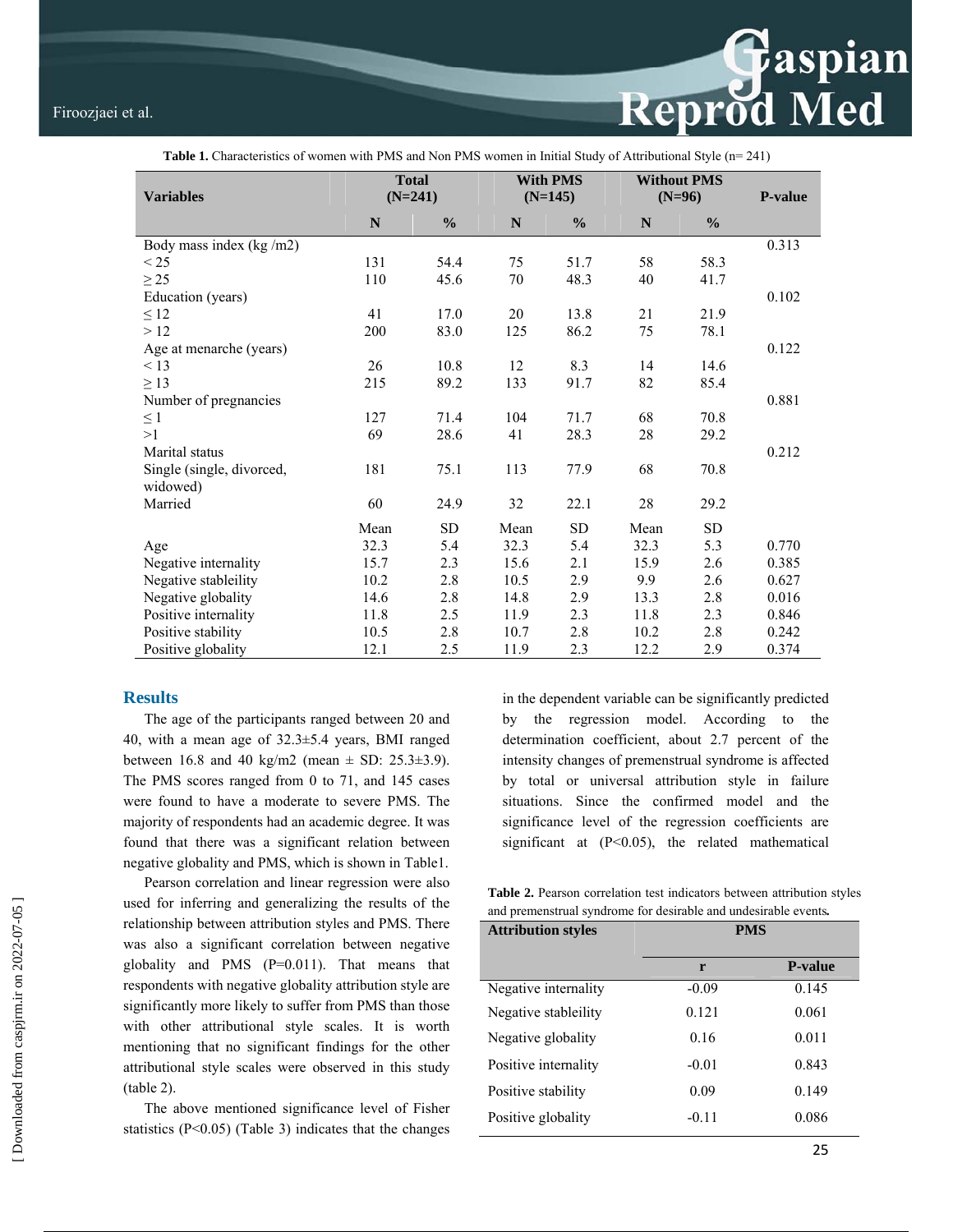**Table 3.** Summary of the analysis of correlation test data and regression modeling to examine the relationship between negative global attribution style and PMS

| <b>Regression</b><br><b>Model</b> | <b>Fisher</b><br><b>Statistic</b> | <b>Significance</b><br><b>Level</b> | <b>R</b> Square<br>(Determination<br>Coefficient) | <b>Regression Model Coefficients</b> |       |              |
|-----------------------------------|-----------------------------------|-------------------------------------|---------------------------------------------------|--------------------------------------|-------|--------------|
|                                   | 6.55                              | 0.01                                |                                                   | Fixed                                |       | Standardized |
|                                   |                                   |                                     | 0.027                                             | Number                               | Slope | Coefficient  |
|                                   |                                   |                                     |                                                   | 10.86                                | 0.85  | 0.16         |
|                                   |                                   |                                     |                                                   | Significance Level                   |       |              |
|                                   |                                   |                                     |                                                   | 0.03                                 |       | 0.01         |

formula will be  $y=10.86 + 0.85x$ , in which y refers to premenstrual syndrome and x is the score of total or universal attribution style in failure situation.

### **Discussion**

The related correlation test data analysis, which was performed to investigate the relationship between internal, stable and global attribution styles for the hypothesis of this study, showed (with the confidence interval of 95 percent) that there was a relationship between negative globality dimension and PMS. This way, when a person generalizes the cause of a failure to all other aspects of his or her life, the severity of PMS in the person will increase. Few studies have been conducted on the relationship between attribution style and premenstrual syndrome, but the results of some research studies in this area indicated that insufficient attribution style (pessimistic explanatory style) was most often accompanied by depression (11, 17). Although Ball et al. did not report insufficient attribution styles as a risk factor for the emergence of depression, they stated that these styles can emerge and be applied by the effect of depression (13).

Meanwhile, no significant relationship was found between other attribution styles (internal and stable) or other pessimistic and optimistic explanations and the premenstrual syndrome, which is in line with the findings of Youdale`s study (1990) (18), which reported a relationship between insufficient attribution style and PMS. This finding is not consistent with the result of a study conducted by Seligman et al., claiming that attribution style could not be regarded as a predictive factor for PMS.

The limitations of this study were as follows: a narrow statistical society including the female employees of an organization, lack of prospective recording of premenstrual syndrome symptoms due to the large sample size and their cooperation quality, the removal of some selected examples due to the twostage nature of the questionnaire completion procedure and the changing nature of the dependent variable with regard to the exclusion criteria possessed by the respondents and the inappropriate inclusion criteria, the lack of accuracy and carefulness in answering the questions by some respondents due to the length of the questionnaires.

**Reprod Med** 

### **Conclusion**

Given the fact that research studies on the psychological factors associated with PMS are very limited in scope, we recommend that future investigations use longitudinal designs to explore more-specialized PMS-related and non-PMS-related attributional style measures. It is assumed that raising the awareness of health care services about the attribution styles of patients can result in a change in their vision and behavior. This change can ultimately help mental health specialists and the people in charge to improve their understanding and perception of these patients and make their treatments more efficient.

#### **Acknowledgements**

We hereby thank the respectable staff at Babol University of Medical Sciences for their invaluable cooperation and support, which is greatly appreciated.

# **Conflict of interest**

None declared.

# **References**

1. Conley CS, Haines BA, Hilt LM, Metalsky GI. The Children's Attributional Style Interview: developmental